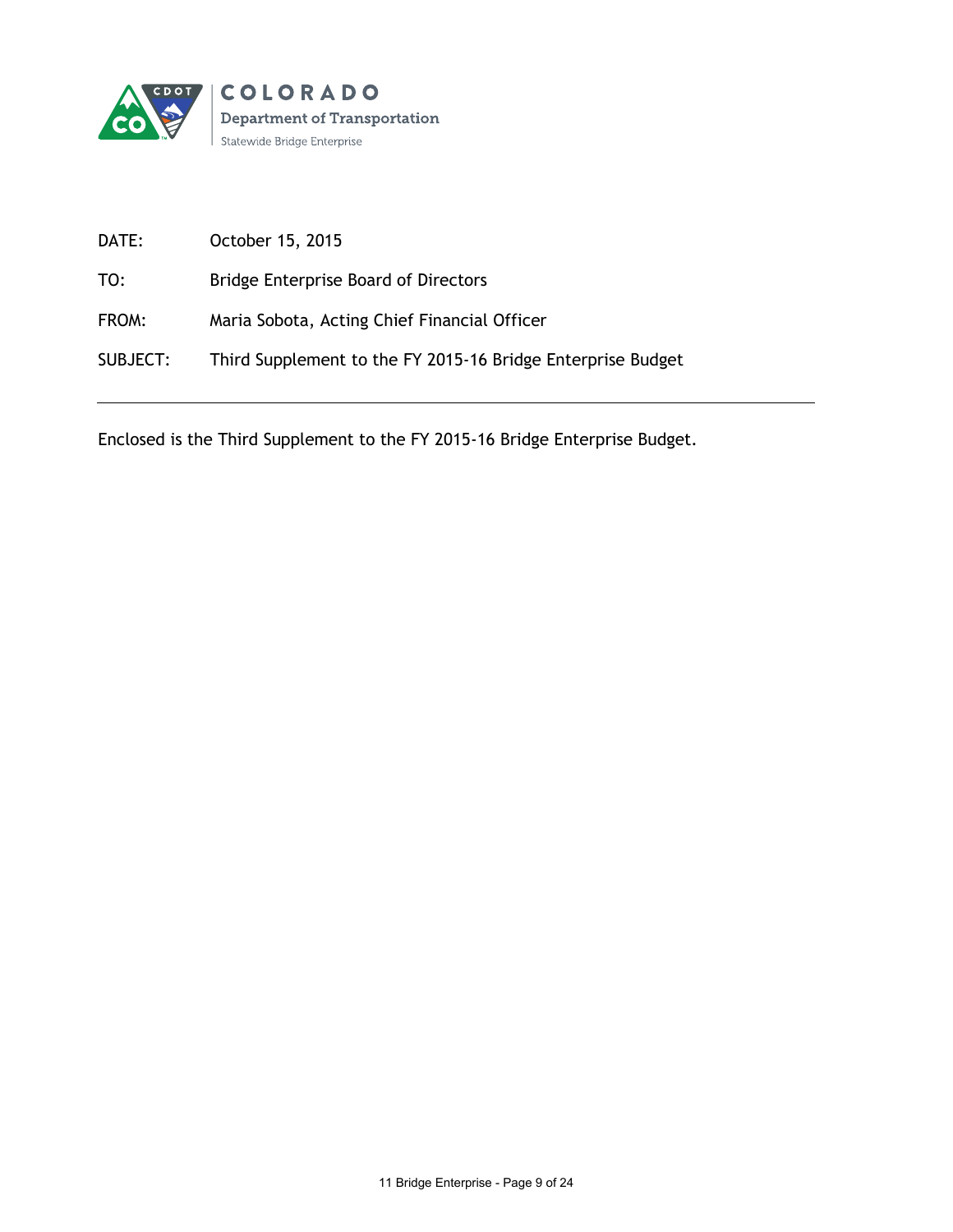## **REGION 3:**

 **\$57,000,000 FASTER Bridge Funds** - SH 82 ML over I-70 ML, Colorado River and Railroad in Garfield County: (old F-07-A) (new F-07-V). April 2015 Prioritization Plan Score: 29.5

Establish only the Construction Phase budget enabling the project team to enter into Construction Agreed Price (CAP) negotiations for this CM/GC project. Pre-construction phases have been funded by previous budget actions.

It is anticipated that the CAP negotiations will be completed in November with the results and recommendations presented to the Bridge Enterprise Board of Directors at a November 2015 workshop. Adjustments to the budget will be requested in December, which will include external funding source contributions. (18158/1000… & 21122/1000…)

Estimated Drawdown: TBD

## **Region 5:**

**\$457,950 -** SH90 ML over Dolores River in Montrose County*:* (old K-01-C) (new K-01-L). April 2015 Prioritization Plan Score: 41

To increase the design phase budget to proceed to final design for this bridge replacement project. The design budget was previously approved to the FIR level at the December 2014 BE Board of Directors meeting (20817/1000…).

| SH90 ML Over Doloroes River in Montrose County                                        |                                 |               |                                |         |           |              |               |           |  |
|---------------------------------------------------------------------------------------|---------------------------------|---------------|--------------------------------|---------|-----------|--------------|---------------|-----------|--|
| (old K-01-C) (New K-01-L)<br>Budget Components by Phase, Funding Program, Fiscal Year |                                 |               |                                |         |           |              |               |           |  |
|                                                                                       |                                 |               | Third BE Supplement Action     |         |           |              |               |           |  |
| <b>Phase</b>                                                                          | <b>Funding</b>                  | Current       | <b>Total</b><br>Year of Budget |         |           | Revised      | Expended      |           |  |
| of Work                                                                               | Program                         | <b>Budget</b> | FY 2016                        | FY 2017 | FY 2018   | Request      | <b>Budget</b> | To-Date   |  |
| <b>DESIGN</b>                                                                         | <b>FASTER Bridge Enterprise</b> | \$509,000     | \$457,950                      | \$0     | \$0       | \$457,950    | \$966,950     | \$231,602 |  |
|                                                                                       | <b>Total Designl</b>            | \$509,000     | \$457,950                      | \$0     | \$0       | \$457,950    | \$966,950     | \$231,602 |  |
| \$509,000<br>Total Project Budget & Expenditure                                       |                                 | \$457,950     | \$0                            | \$0     | \$457,950 | \$966,950    | \$231,602     |           |  |
|                                                                                       |                                 |               | Year of Expenditure            |         |           | <b>Total</b> |               |           |  |
|                                                                                       |                                 |               | FY 2016                        | FY 2017 | FY 2018   | Request      |               |           |  |
|                                                                                       |                                 |               | \$457,950                      | \$0     | \$0       | \$457,950    |               |           |  |

| <b>SH90 ML Over Doloroes River in Montrose County</b>    |
|----------------------------------------------------------|
| (old K-01-C) (New K-01-L)                                |
| Budget Components by Phase, Funding Program, Fiscal Year |